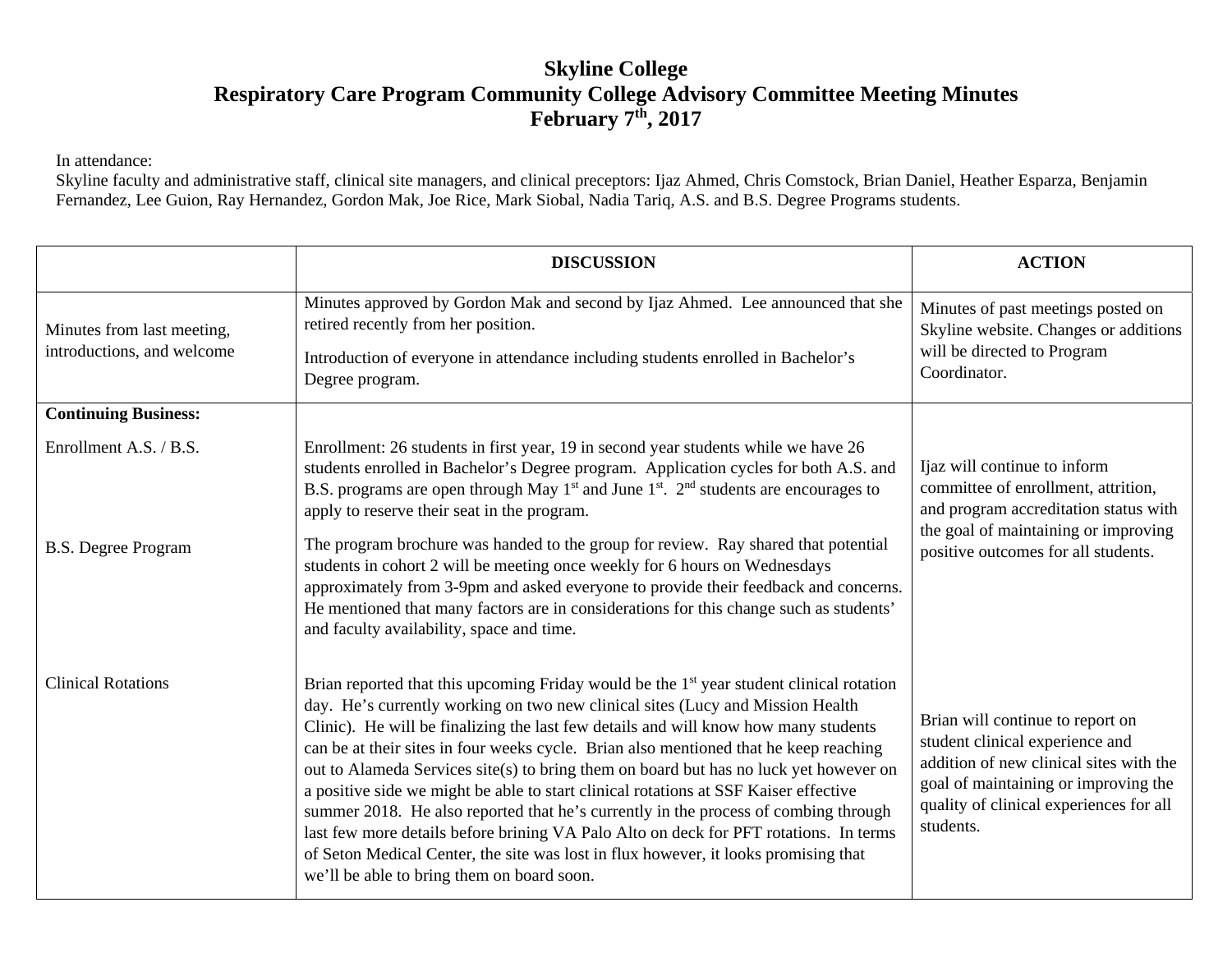|                                    | Brian has used the same rubric developed by Ray when he was director to create                                                                                                                                                                                                                                                                                                                                                 |                                                                                                                                                                                                                                             |
|------------------------------------|--------------------------------------------------------------------------------------------------------------------------------------------------------------------------------------------------------------------------------------------------------------------------------------------------------------------------------------------------------------------------------------------------------------------------------|---------------------------------------------------------------------------------------------------------------------------------------------------------------------------------------------------------------------------------------------|
|                                    | interrater reliability reports for students. He evaluated over a term of six weeks on the                                                                                                                                                                                                                                                                                                                                      |                                                                                                                                                                                                                                             |
| <b>Inter-rational Report</b>       | following elements associated with clinical clerkship:                                                                                                                                                                                                                                                                                                                                                                         |                                                                                                                                                                                                                                             |
|                                    | Student preparedness with specific objectives for a given clinical day.<br>$\bullet$                                                                                                                                                                                                                                                                                                                                           |                                                                                                                                                                                                                                             |
|                                    | Student understanding theory and concepts relating to respiratory care related<br>task performed.                                                                                                                                                                                                                                                                                                                              |                                                                                                                                                                                                                                             |
|                                    | Student is ability to carry out respiratory care related tasks/procedures with                                                                                                                                                                                                                                                                                                                                                 |                                                                                                                                                                                                                                             |
|                                    | minimal preceptor intervention.<br>Student response to constructive criticism.<br>$\bullet$                                                                                                                                                                                                                                                                                                                                    |                                                                                                                                                                                                                                             |
|                                    | Student communication skills.                                                                                                                                                                                                                                                                                                                                                                                                  |                                                                                                                                                                                                                                             |
|                                    | Based on the rubric and last two rotations, we met 85% inter-rater reliability for spring<br>rotations while reaching 94% for fall rotations.                                                                                                                                                                                                                                                                                  |                                                                                                                                                                                                                                             |
| <b>Budget Update</b>               | Things are stable. College has approved two additional buildings. Construction will<br>start in the next 6 months. Building 1 will also be demolished and will have a new<br>layout. While the construction is in process, we'll be down total of 22 classrooms. In<br>addition using one-time funds, Allied Health computer lab will be converted to<br>simulation lab.                                                       | Ray will continue to keep committee<br>members informed of the financial<br>health of Skyline College and RC<br>Program.                                                                                                                    |
| RT Club Update                     | Respiratory Care Meet and Greet has been scheduled for February 8 <sup>th</sup> from 11:30 to<br>1:00pm. Associate Program graduation is scheduled for June 22th. Luma mentioned<br>that she's in the process of looking into uniforms and will provide update. In<br>consensus with everyone, 45 <sup>th</sup> anniversary celebration will be delayed while planning<br>50 <sup>th</sup> year celebration on a bigger scale. | Continued Goals: Mentoring of First<br>Year students by Second Year<br>students; Find fundraising and<br>community volunteer opportunities<br>that allow for continued education<br>and promotion of the profession of<br>Respiratory Care. |
| <b>Continuing Business Degree:</b> |                                                                                                                                                                                                                                                                                                                                                                                                                                |                                                                                                                                                                                                                                             |
| <b>Faculty Updates</b>             | It has been hard to fill in the full-time position. To make it outstanding, revised hiring<br>brochure has been created with additional highlights such affordable housing and<br>overload assignment over the summer to make it 12 month position. The plan is to<br>outreach at east coast Master's program to recruit.                                                                                                      | RC Program faculty and<br>administrators will continue to seek                                                                                                                                                                              |
|                                    |                                                                                                                                                                                                                                                                                                                                                                                                                                | and provide improved educational<br>opportunities for students with the                                                                                                                                                                     |
| <b>ACCJC</b> Site Visit            | Accreditation site visit had three team members and went very well. They<br>talked to five different groups, which consists Executive/Division Leadership,                                                                                                                                                                                                                                                                     | goal of promoting classroom and<br>clinical excellence and expanding                                                                                                                                                                        |
|                                    | Program faculty, student representatives, student services/academic support and                                                                                                                                                                                                                                                                                                                                                | professional opportunities following                                                                                                                                                                                                        |
|                                    | curriculum committee. Everyone was very engaging in the conversation and<br>had consistent information to provide. We don't know the exact timeline for                                                                                                                                                                                                                                                                        | graduation.                                                                                                                                                                                                                                 |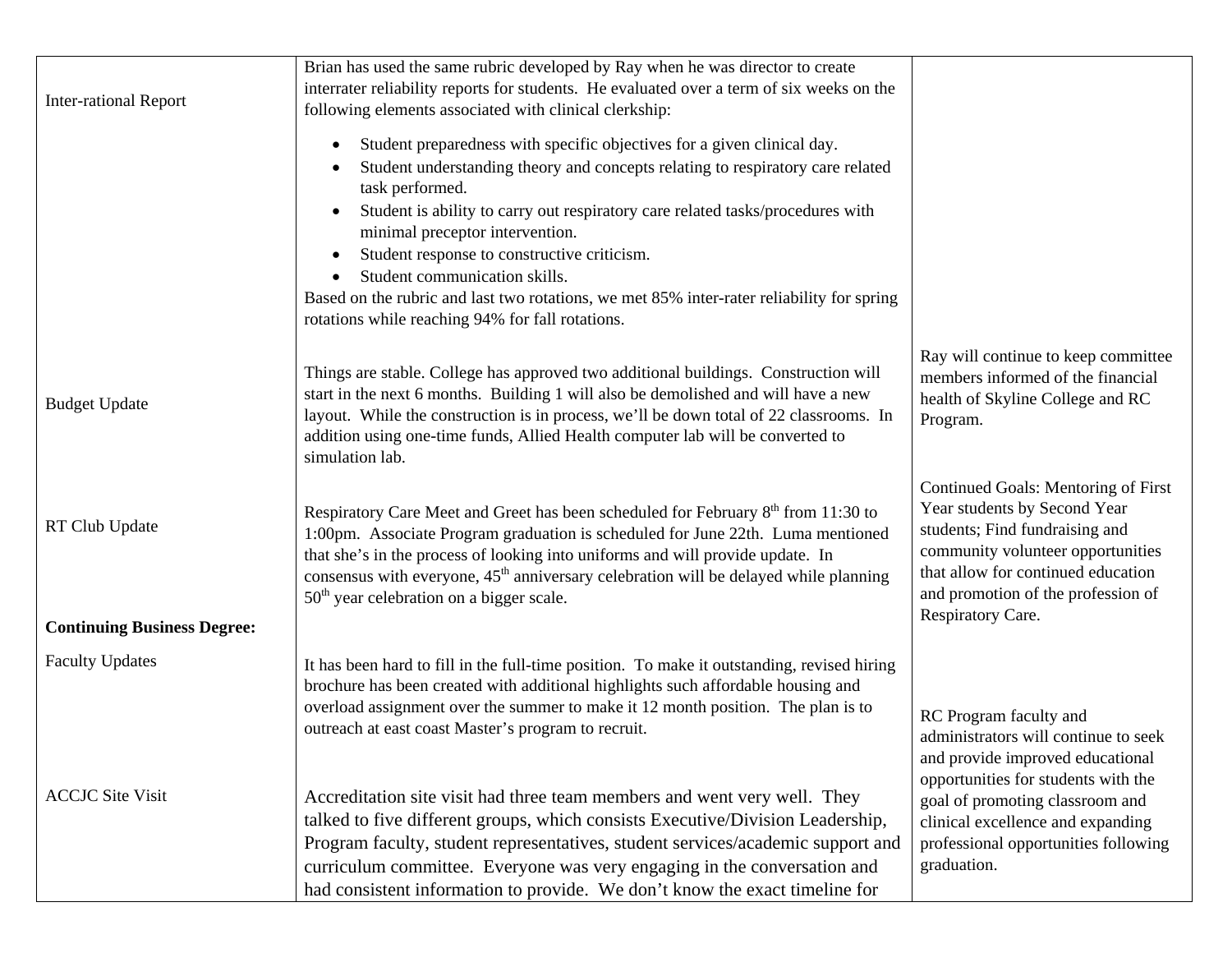|                                    | the official report. However, the team will review the information and provide<br>some sort of recommendation but nothing major. Our next step is to submit<br>substance of change to convert the program fully online. On a side note,<br>Modesto Jr. College is also launching their program in Fall 17, which will be                                                                                                                                                      |  |
|------------------------------------|-------------------------------------------------------------------------------------------------------------------------------------------------------------------------------------------------------------------------------------------------------------------------------------------------------------------------------------------------------------------------------------------------------------------------------------------------------------------------------|--|
|                                    | fully onsite. Our team has been meeting with them to share our resources.                                                                                                                                                                                                                                                                                                                                                                                                     |  |
| <b>New Business &amp; Updates:</b> |                                                                                                                                                                                                                                                                                                                                                                                                                                                                               |  |
| <b>CoARC</b> Revised Standard      | In November $12th$ meeting, accreditation standards for entry into respiratory care<br>professional practice has been updated. See attached handout for details.                                                                                                                                                                                                                                                                                                              |  |
| <b>CoARC Self-Study Task Force</b> | The CoARC report is due sometime in November. The letters should be received by<br>April and will have all the details which will be shared with everyone in the next<br>advisory board meeting. The task force will be formed including multidiscipline<br>members; faculty, students, community members who will review standards and<br>provide feedback. One of the suggestion was to designate one whole meeting in Fall<br>towards review of self-study report.         |  |
| Simulation Lab                     | Allied Health library located in the hallway will be converted to simulation lab using<br>one-time funds in the Summer semester.                                                                                                                                                                                                                                                                                                                                              |  |
| <b>Announcements:</b>              | Job Fair is scheduled for April 19th. Reminders will go out next week for<br>$\bullet$<br>registration while follow up phone calls will be made in March for one last<br>push.<br>At his point, GBAR Tahoe conference is sold out.<br>$\bullet$<br>ZSFGH conference is scheduled for April 28 <sup>th</sup> .<br>$\bullet$<br>Mock Interviews are schedule for May $12th$ .<br>$\bullet$<br>AARC conference is scheduled from October $4th$ through $7th$ , 2017<br>$\bullet$ |  |
| Date for next meeting              | June 6th, 2017                                                                                                                                                                                                                                                                                                                                                                                                                                                                |  |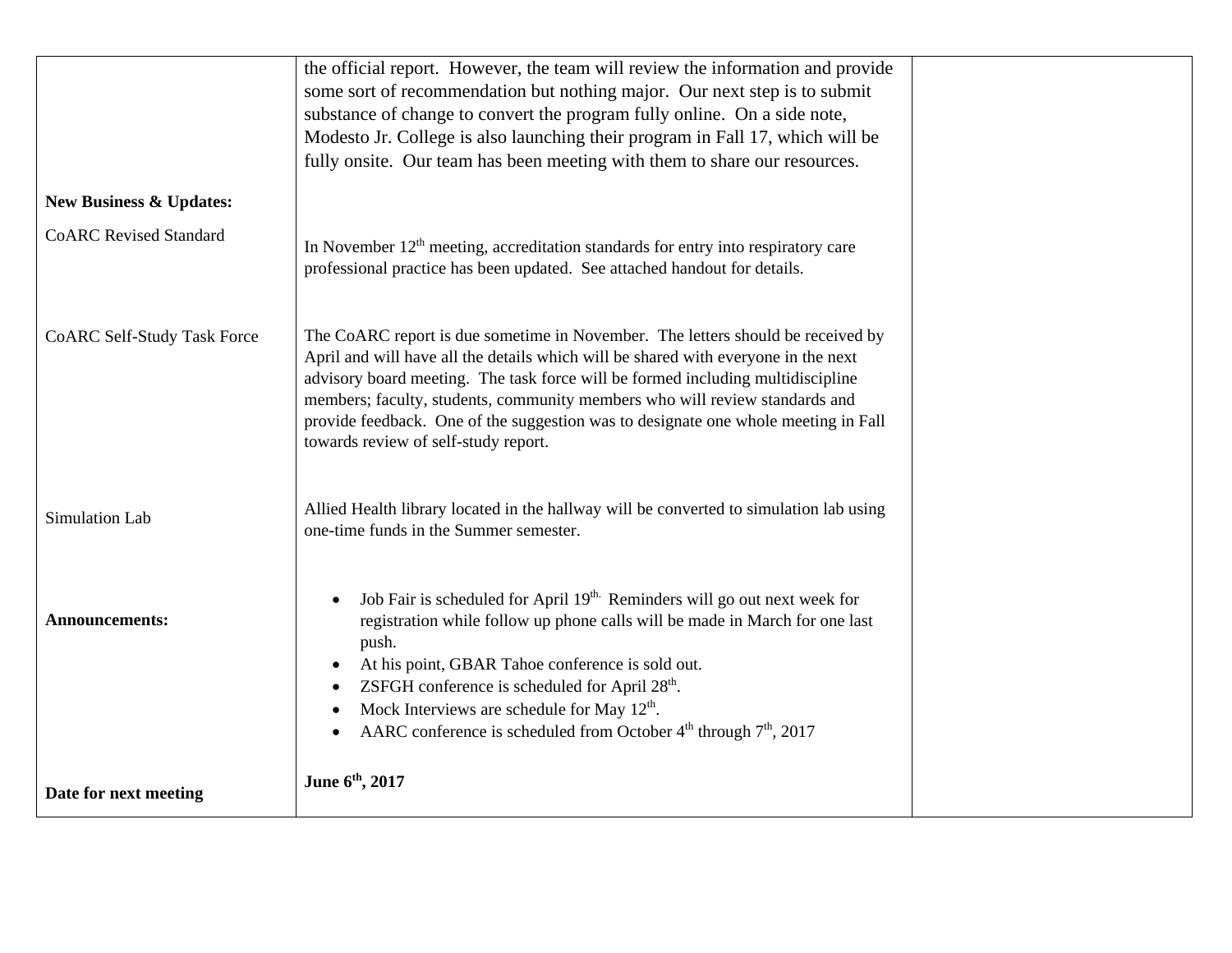# **Specific Revisions to Accreditation Standards for Entry into Respiratory Care Professional Practice**

## Approved by CoARC Board on 11/12/16

 $1.01$ **Institutional Accreditation** 

ねんじ あい

The following is added to the glossary:

Post-Secondary Academic Institution: Any accredited school that awards a degree beyond that of a high school education.

The Committee is recommending the following additional changes:

1.03 **Sponsor Responsibilities** 

### Interpretive Guideline:

This Standard is applicable to all programs, regardless of sponsorship. A list of all courses in the curriculum (and which member of the consortium is responsible for each course, if applicable) must be provided.

All required educational resources (didactic, laboratory and clinical) must be available prior to the admission of students into the program. For programs with a distance learning component, arrangements for laboratory and clinical instruction/experience of sufficient quality for the program to meet the Standards (such as 3.01, 3.12, 4.02, 4.09) must be in place prior to each student's enrollment.

Rationale: All resources must be available prior to admission of students to the program.

#### 1.04 **Sponsor Responsibilities**

#### **Interpretive Guideline:**

On at least an annual basis, t<sub>The sponsor</sub> should provide program faculty the time and support needed to review the curriculum based on the most recent TMC Subscores by Content Domain report provided by the NBRC, to develop program concepts, to conceptualize the curriculum design and course delivery format, and to enhance the curriculum based on evaluationfeedback from course evaluations by students, graduates and instructors. During the school year, pProgram faculty should regularly meet on a regular basis in orderto discuss the curriculum evaluations and efforts to maintain the health and effectiveness ofto make any modifications necessary to ensure that the curriculum is up to date and effectivethe curriculum. Programs should maintain the minutes of these meetings.